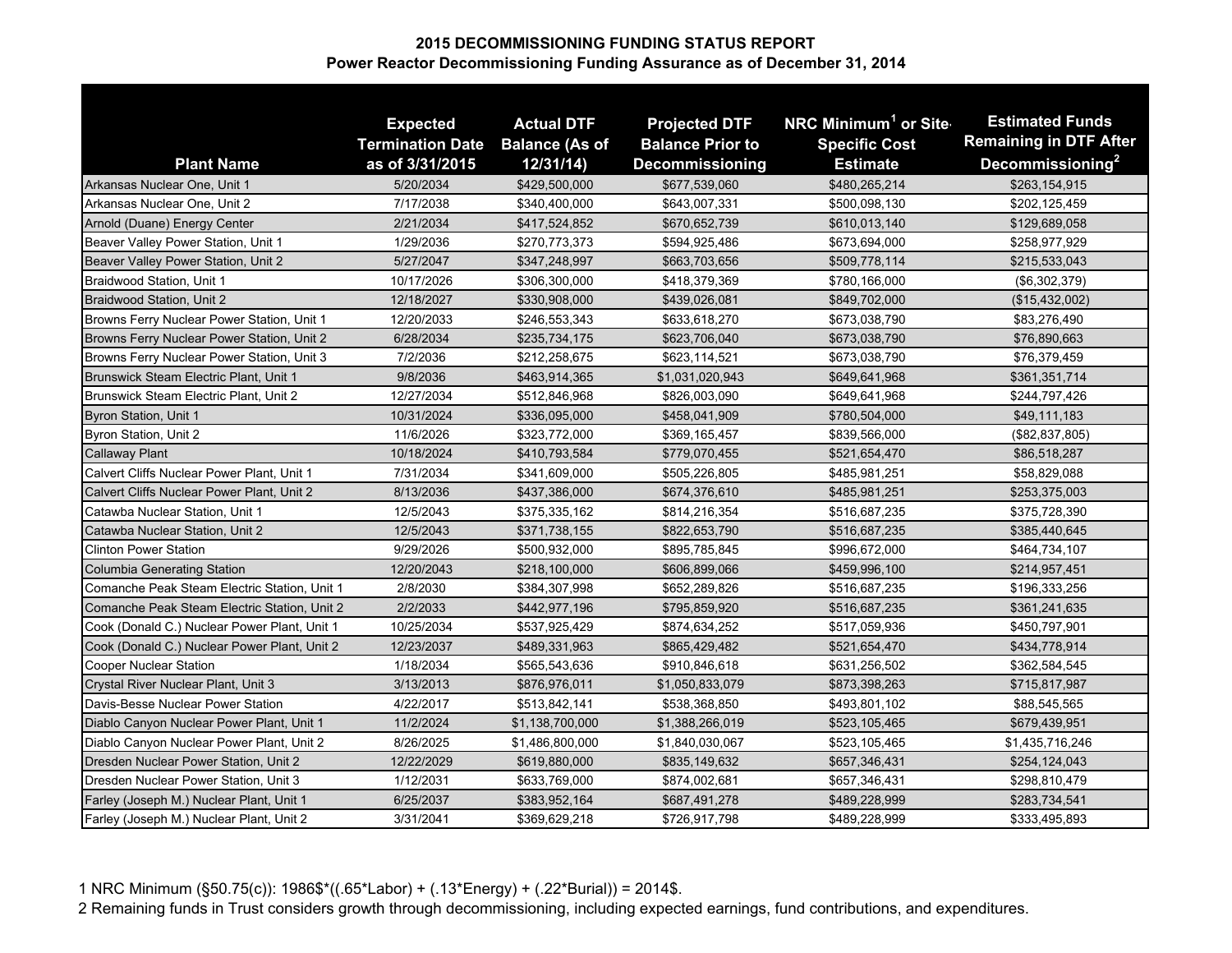| <b>Plant Name</b>                             | <b>Expected</b><br><b>Termination Date</b><br>as of 3/31/2015 | <b>Actual DTF</b><br><b>Balance (As of</b><br>12/31/14) | <b>Projected DTF</b><br><b>Balance Prior to</b><br><b>Decommissioning</b> | NRC Minimum <sup>1</sup> or Site<br><b>Specific Cost</b><br><b>Estimate</b> | <b>Estimated Funds</b><br><b>Remaining in DTF After</b><br>Decommissioning <sup>2</sup> |
|-----------------------------------------------|---------------------------------------------------------------|---------------------------------------------------------|---------------------------------------------------------------------------|-----------------------------------------------------------------------------|-----------------------------------------------------------------------------------------|
| Fermi (Enrico) Atomic Power Plant, Unit 2     | 3/20/2025                                                     | \$1,156,000,000                                         | \$1,418,776,849                                                           | \$1,069,534,735                                                             | \$482,588,839                                                                           |
| Fitzpatrick (James A.) Nuclear Power Plant    | 10/17/2034                                                    | \$738,340,000                                           | \$1,097,445,956                                                           | \$651,374,598                                                               | \$562,224,737                                                                           |
| <b>Fort Calhoun Station</b>                   | 8/9/2033                                                      | \$275,729,000                                           | \$450,934,428                                                             | \$438,189,755                                                               | \$48,936,494                                                                            |
| Ginna (Robert E.) Nuclear Power Plant         | 9/18/2029                                                     | \$403,940,000                                           | \$542,409,251                                                             | \$459,571,157                                                               | \$129,981,040                                                                           |
| <b>Grand Gulf Nuclear Station</b>             | 11/1/2024                                                     | \$735,000,000                                           | \$1,119,393,059                                                           | \$673,038,790                                                               | \$564,177,219                                                                           |
| Harris (Shearon) Nuclear Power Plant          | 10/24/2046                                                    | \$455,355,530                                           | \$981,566,234                                                             | \$496,720,472                                                               | \$595,425,036                                                                           |
| Hatch (Edwin I.) Nuclear Plant, Unit 1        | 8/6/2034                                                      | \$499,257,223                                           | \$808,286,902                                                             | \$644,302,527                                                               | \$237,523,970                                                                           |
| Hatch (Edwin I.) Nuclear Plant, Unit 2        | 6/13/2038                                                     | \$451,754,523                                           | \$794,445,225                                                             | \$644,302,527                                                               | \$221,604,106                                                                           |
| Hope Creek Nuclear Power Station              | 4/11/2046                                                     | \$519,995,720                                           | \$972,592,907                                                             | \$673,038,790                                                               | \$395,336,528                                                                           |
| Indian Point, Unit 2                          | 9/28/2013                                                     | \$529,410,000                                           | \$529,410,000                                                             | \$523,880,691                                                               | \$64,378,789                                                                            |
| Indian Point, Unit 3                          | 12/12/2015                                                    | \$676,650,000                                           | \$690,307,744                                                             | \$523,880,691                                                               | \$230,976,520                                                                           |
| Kewaunee Nuclear Power Plant                  | 12/31/2014                                                    | \$392,285,515                                           | \$885,499,889                                                             | \$452,189,000                                                               | \$683,951,539                                                                           |
| LaSalle County Station, Unit 1                | 4/17/2022                                                     | \$453,349,000                                           | \$697,185,173                                                             | \$910,428,000                                                               | \$232,909,402                                                                           |
| LaSalle County Station, Unit 2                | 12/16/2023                                                    | \$453,726,000                                           | \$716,093,542                                                             | \$954,631,000                                                               | \$218,560,170                                                                           |
| Limerick Generating Station, Unit 1           | 10/26/2024                                                    | \$372,731,000                                           | \$594,684,382                                                             | \$693,366,955                                                               | \$24,940,401                                                                            |
| Limerick Generating Station, Unit 2           | 6/22/2029                                                     | \$384,612,000                                           | \$825,564,778                                                             | \$693,366,955                                                               | \$245,505,206                                                                           |
| McGuire (William B.) Nuclear Station, Unit 1  | 3/3/2041                                                      | \$464,115,283                                           | \$784,224,994                                                             | \$516,687,235                                                               | \$346,718,279                                                                           |
| McGuire (William B.) Nuclear Station, Unit 2  | 3/3/2043                                                      | \$508,168,021                                           | \$893,674,694                                                             | \$516,687,235                                                               | \$472,600,730                                                                           |
| Millstone Nuclear Power Station, Unit 2       | 7/31/2035                                                     | \$568,500,000                                           | \$857,760,828                                                             | \$500,852,433                                                               | \$448,317,647                                                                           |
| Millstone Nuclear Power Station, Unit 3       | 11/25/2045                                                    | \$594,000,000                                           | \$1,101,797,203                                                           | \$532,498,030                                                               | \$695,203,815                                                                           |
| Monticello Nuclear Generating Plant           | 9/8/2030                                                      | \$478,725,246                                           | \$731,925,922                                                             | \$603,807,723                                                               | \$193,831,241                                                                           |
| Nine Mile Point Nuclear Station, Unit 1       | 8/22/2029                                                     | \$619,909,000                                           | \$753,004,574                                                             | \$619,664,616                                                               | \$200,145,741                                                                           |
| Nine Mile Point Nuclear Station, Unit 2       | 10/31/2046                                                    | \$442,783,000                                           | \$836,491,625                                                             | \$693,366,955                                                               | \$217,257,635                                                                           |
| North Anna Power Station, Unit 1              | 4/1/2038                                                      | \$348,770,000                                           | \$555,956,964                                                             | \$494,338,790                                                               | \$108,402,453                                                                           |
| North Anna Power Station, Unit 2              | 8/21/2040                                                     | \$333,920,000                                           | \$558,023,342                                                             | \$494,338,790                                                               | \$110,779,076                                                                           |
| Oconee Nuclear Station, Unit 1                | 2/6/2033                                                      | \$383,057,594                                           | \$550,714,345                                                             | \$480,265,214                                                               | \$117,288,768                                                                           |
| Oconee Nuclear Station, Unit 2                | 10/6/2033                                                     | \$381,115,981                                           | \$555,270,450                                                             | \$480,265,214                                                               | \$122,528,925                                                                           |
| Oconee Nuclear Station, Unit 3                | 7/19/2034                                                     | \$501,119,063                                           | \$741,136,163                                                             | \$480,265,214                                                               | \$336,502,447                                                                           |
| <b>Oyster Creek Nuclear Power Plant</b>       | 12/31/2019                                                    | \$861,564,000                                           | \$1,773,442,650                                                           | \$939,447,000                                                               | \$1,569,611,328                                                                         |
| Palisades Nuclear Plant                       | 3/24/2031                                                     | \$384,160,000                                           | \$531,545,393                                                             | \$484,751,142                                                               | \$90,423,000                                                                            |
| Palo Verde Nuclear Generating Station, Unit 1 | 6/1/2045                                                      | \$903,329,000                                           | \$1,567,700,754                                                           | \$523,105,465                                                               | \$379,559,125                                                                           |
| Palo Verde Nuclear Generating Station, Unit 2 | 4/24/2046                                                     | \$964,809,000                                           | \$1,741,540,462                                                           | \$523,105,465                                                               | \$505,503,258                                                                           |
| Palo Verde Nuclear Generating Station, Unit 3 | 11/25/2047                                                    | \$938,808,000                                           | \$1,666,740,403                                                           | \$523,105,465                                                               | \$414,737,635                                                                           |
| Peach Bottom Atomic Power Station, Unit 2     | 8/8/2033                                                      | \$539,766,350                                           | \$855,758,092                                                             | \$693,366,955                                                               | \$260,558,183                                                                           |

1 NRC Minimum (§50.75(c)): 1986\$\*((.65\*Labor) + (.13\*Energy) + (.22\*Burial)) = 2014\$.

2 Remaining funds in Trust considers growth through decommissioning, including expected earnings, fund contributions, and expenditures.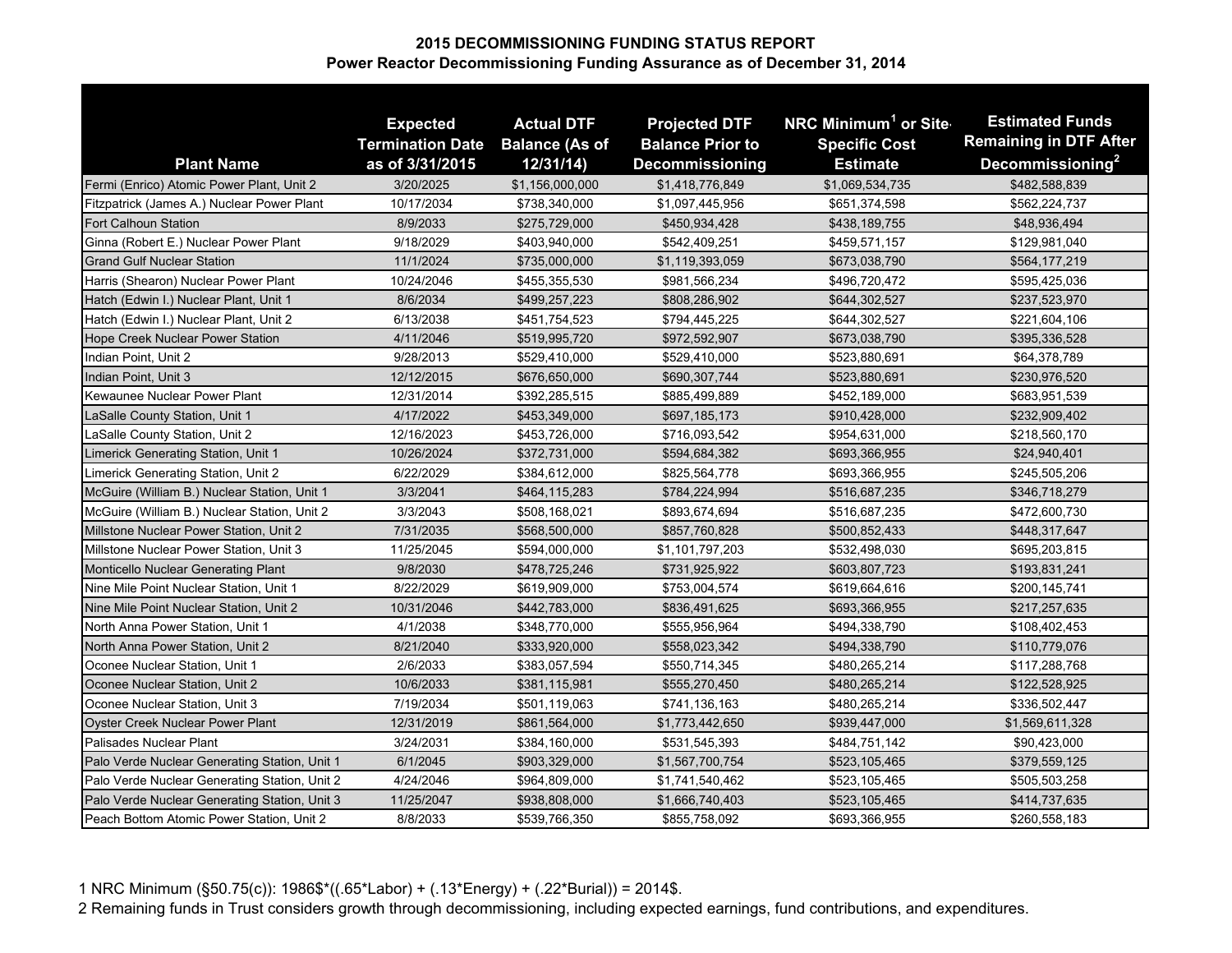| <b>Plant Name</b>                             | <b>Expected</b><br><b>Termination Date</b><br>as of 3/31/2015 | <b>Actual DTF</b><br><b>Balance (As of</b><br>12/31/14) | <b>Projected DTF</b><br><b>Balance Prior to</b><br><b>Decommissioning</b> | NRC Minimum <sup>1</sup> or Site<br><b>Specific Cost</b><br><b>Estimate</b> | <b>Estimated Funds</b><br><b>Remaining in DTF After</b><br>Decommissioning <sup>2</sup> |
|-----------------------------------------------|---------------------------------------------------------------|---------------------------------------------------------|---------------------------------------------------------------------------|-----------------------------------------------------------------------------|-----------------------------------------------------------------------------------------|
| Peach Bottom Atomic Power Station, Unit 3     | 7/2/2034                                                      | \$560,403,283                                           | \$912,402,112                                                             | \$693.366.955                                                               | \$329,958,636                                                                           |
| Perry Nuclear Power Plant                     | 3/18/2026                                                     | \$486,363,357                                           | \$867,950,261                                                             | \$1,054,131,000                                                             | \$337,103,742                                                                           |
| <b>Pilgrim Station</b>                        | 6/8/2032                                                      | \$896.420.000                                           | \$1,271,709,974                                                           | \$627,892,570                                                               | \$787,887,376                                                                           |
| Point Beach Nuclear Plant, Unit 1             | 10/5/2030                                                     | \$379,545,734                                           | \$520,806,292                                                             | \$451,305,639                                                               | \$114,013,100                                                                           |
| Point Beach Nuclear Plant, Unit 2             | 3/8/2033                                                      | \$357,619,786                                           | \$514,999,816                                                             | \$451,305,639                                                               | \$5,374,770                                                                             |
| Praire Island Nuclear Plant, Unit 1           | 8/9/2033                                                      | \$318,133,086                                           | \$461,966,497                                                             | \$444,747,697                                                               | \$53,386,480                                                                            |
| Praire Island Nuclear Plant, Unit 2           | 10/29/2034                                                    | \$400,731,402                                           | \$595,634,879                                                             | \$444,747,697                                                               | \$207,123,799                                                                           |
| Quad Cities Station, Unit 1                   | 12/14/2032                                                    | \$604,795,103                                           | \$882,374,749                                                             | \$657,346,431                                                               | \$308,439,527                                                                           |
| Quad Cities Station, Unit 2                   | 12/14/2032                                                    | \$652,297,118                                           | \$950,327,131                                                             | \$657,346,431                                                               | \$386,594,263                                                                           |
| River Bend Station (Regulated)                | 8/29/2025                                                     | \$305,000,000                                           | \$507,230,825                                                             | \$460,026,001                                                               | \$159,564,817                                                                           |
| River Bend Station (Non-Regulated)            | 8/29/2025                                                     | \$332,800,000                                           | \$411,865,756                                                             | \$197,154,001                                                               | \$261,831,603                                                                           |
| Robinson (H.B.) Plant, Unit 2                 | 7/31/2030                                                     | \$524,950,593                                           | \$835,210,328                                                             | \$470,348,756                                                               | \$458,247,995                                                                           |
| Salem Nuclear Generating Station, Unit 1      | 8/13/2036                                                     | \$555,284,611                                           | \$939,269,403                                                             | \$516,687,235                                                               | \$551,770,231                                                                           |
| Salem Nuclear Generating Station, Unit 2      | 4/18/2040                                                     | \$501,115,467                                           | \$920,056,759                                                             | \$516,687,235                                                               | \$527,359,461                                                                           |
| San Onofre Nuclear Generating Station, Unit 2 | 12/31/2014                                                    | \$886,200,000                                           | \$886,200,000                                                             | \$939,400,000                                                               | \$141,767,850                                                                           |
| San Onofre Nuclear Generating Station, Unit 3 | 12/31/2014                                                    | \$929,300,001                                           | \$929,300,000                                                             | \$983,500,000                                                               | \$145,066,577                                                                           |
| Seabrook Nuclear Power Station                | 3/15/2030                                                     | \$425,217,194                                           | \$576,713,840                                                             | \$532,498,030                                                               | \$91,067,270                                                                            |
| Seguoyah Nuclear Plant, Unit 1                | 9/17/2020                                                     | \$339,973,980                                           | \$452,945,489                                                             | \$516,687,235                                                               | \$22,353,663                                                                            |
| Sequoyah Nuclear Plant, Unit 2                | 9/15/2021                                                     | \$323,489,887                                           | \$453,033,772                                                             | \$516,687,235                                                               | \$22,478,851                                                                            |
| South Texas Project, Unit 1                   | 8/20/2027                                                     | \$406,246,002                                           | \$567,018,735                                                             | \$516,687,235                                                               | \$104,708,241                                                                           |
| South Texas Project, Unit 2                   | 12/15/2028                                                    | \$496,419,828                                           | \$702,536,409                                                             | \$516,687,235                                                               | \$350,513,572                                                                           |
| St. Lucie Plant, Unit 1                       | 3/1/2036                                                      | \$665,809,174                                           | \$1,018,055,109                                                           | \$499,838,310                                                               | \$633,762,030                                                                           |
| St. Lucie Plant, Unit 2                       | 4/6/2043                                                      | \$770,972,731                                           | \$1,358,108,190                                                           | \$499,838,310                                                               | \$1,024,870,598                                                                         |
| Summer (Virgil C.) Nuclear Station            | 8/6/2042                                                      | \$271,520,616                                           | \$631,865,646                                                             | \$494,641,913                                                               | \$196,057,852                                                                           |
| Surry Power Station, Unit 1                   | 5/25/2032                                                     | \$373,200,000                                           | \$536,733,051                                                             | \$479,312,541                                                               | \$102,232,101                                                                           |
| Surry Power Station, Unit 2                   | 1/29/2033                                                     | \$373,800,000                                           | \$545,197,584                                                             | \$479,312,541                                                               | \$112,169,072                                                                           |
| Susquehanna Steam Electric Station, Unit 1    | 7/17/2042                                                     | \$506,374,057                                           | \$878,734,754                                                             | \$693,366,955                                                               | \$265,549,732                                                                           |
| Susquehanna Steam Electric Station, Unit 2    | 3/23/2044                                                     | \$557,493,204                                           | \$1,000,208,097                                                           | \$693,366,955                                                               | \$405,261,052                                                                           |
| Three Mile Island Nuclear Station, Unit 1     | 4/19/2034                                                     | \$604,856,000                                           | \$890,101,245                                                             | \$494,961,483                                                               | \$491,844,193                                                                           |
| Turkey Point Station, Unit 3                  | 7/19/2032                                                     | \$543,733,507                                           | \$772,655,425                                                             | \$483,556,265                                                               | \$369,015,349                                                                           |
| <b>Turkey Point Station, Unit 4</b>           | 4/10/2033                                                     | \$589,163,399                                           | \$849,854,377                                                             | \$483,556,265                                                               | \$457,804,933                                                                           |
| Vermont Yankee Power Station                  | 1/1/2015                                                      | \$664,560,000                                           | \$1,116,659,670                                                           | \$817,220,000                                                               | \$800,956,857                                                                           |
| Vogtle (Alvin W.) Nuclear Plant, Unit 1       | 1/16/2047                                                     | \$312,058,357                                           | \$707,777,162                                                             | \$516,687,235                                                               | \$280,360,742                                                                           |
| Vogtle (Alvin W.) Nuclear Plant, Unit 2       | 2/9/2049                                                      | \$308,039,527                                           | \$704,995,572                                                             | \$516,687,235                                                               | \$276,407,360                                                                           |

1 NRC Minimum (§50.75(c)): 1986\$\*((.65\*Labor) + (.13\*Energy) + (.22\*Burial)) = 2014\$.

2 Remaining funds in Trust considers growth through decommissioning, including expected earnings, fund contributions, and expenditures.